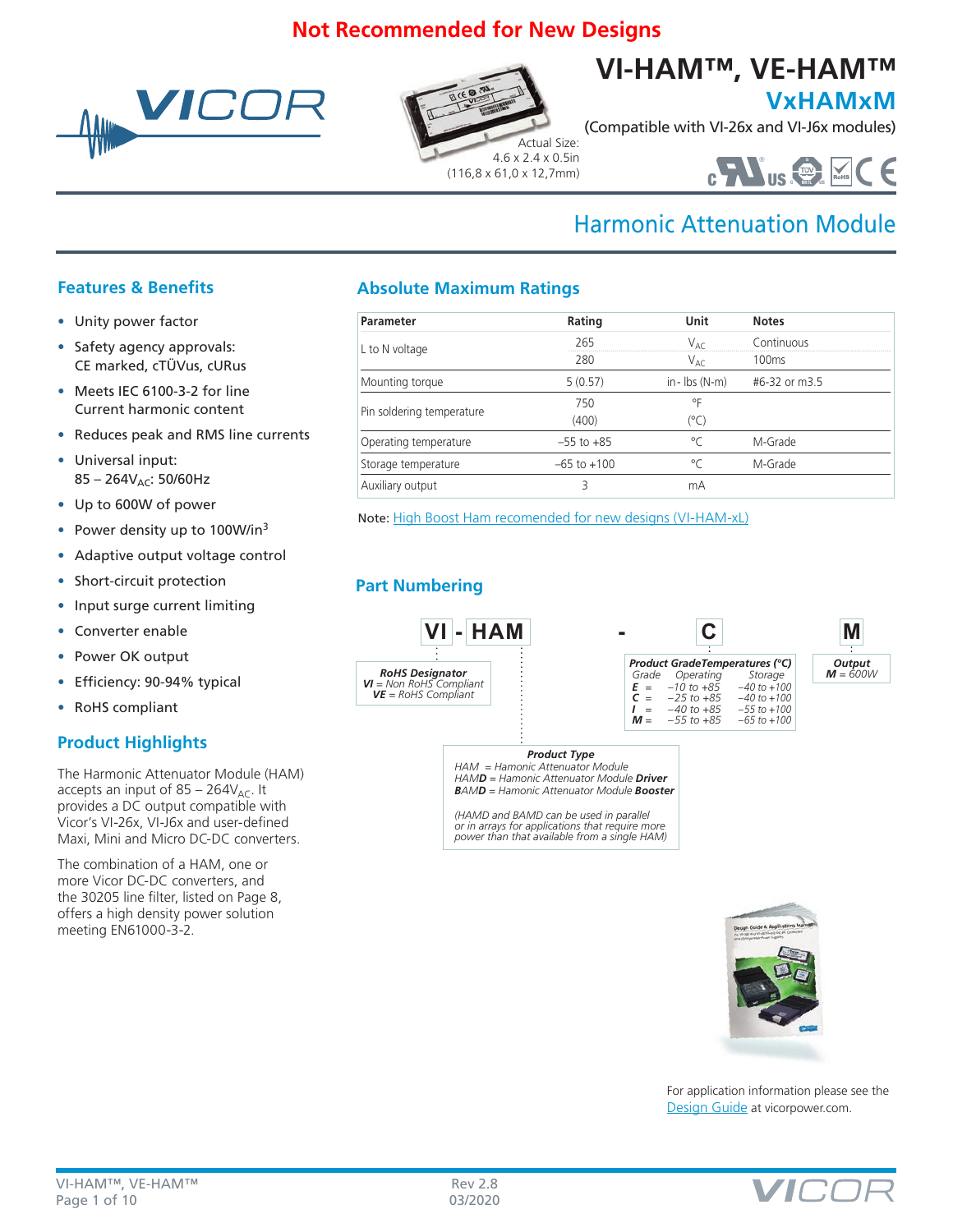# **Electrical Characteristics**

Electrical characteristics apply over the specified operating voltage range, output load and baseplate temperature, unless otherwise specified. All temperatures refer to the operating temperature of the baseplate. Specifications apply for AC mains having no more than 5% total harmonic distortion.

#### **INPUT SPECIFICATIONS (HAM-xM, HAMD-xM, BAMD-xM)**

| <b>Parameter</b>                           | Min  | Typ  | Max  | Unit     | <b>Notes</b>                                                   |
|--------------------------------------------|------|------|------|----------|----------------------------------------------------------------|
| Operating input voltage<br>HAM, HAMD, BAMD | 85   |      | 264  | $V_{AC}$ | Rectified AC for HAMD, BAMD                                    |
| AC line frequency                          | 47   |      | 63   | Hz       | Unit will operate at 400Hz but may not meet<br>PF or THD specs |
| Power factor                               | 0.99 |      |      |          | 115/230 $V_{AC}$ , 50 – 100% of full load                      |
| Total harmonic distortion                  |      |      | 7.5  | $\%$     | 115 $V_{AC}$ , sinusoidal input, full load                     |
| (line current)                             |      |      | 8.5  | $\%$     | 230 $V_{AC}$ , sinusoidal input, full load                     |
| Inrush current                             |      |      | 20   | Amps     | 230 $V_{AC}$ , full load                                       |
|                                            |      |      | 13   | Amps     | 115 $V_{AC}$ , full load                                       |
| CM Filter Inductance                       | ς    | 6    |      | mH       | External to HAM module (see Figure 10)                         |
| DM Filter Inductance                       | 0.2  | 0.35 | 0.75 | mH       | External to HAM module (see Figure 10)                         |

## **OUTPUT SPECIFICATIONS**

| Parameter                       | <b>Min</b> | Typ | Max   | Unit     | <b>Notes</b>                                                               |                             |
|---------------------------------|------------|-----|-------|----------|----------------------------------------------------------------------------|-----------------------------|
| Maximum output power            |            |     | 600   | Watts    | See power derating graph, Figure 3                                         |                             |
| Output voltage                  | 258        | 260 | 262   | $V_{DC}$ | 115 $V_{AC}$ IN                                                            |                             |
|                                 | 360        | 365 | 370   | $V_{DC}$ | 230V <sub>AC</sub> IN (See Figure 3)                                       |                             |
|                                 | 90         |     | 91    | $\%$     | 115V <sub>AC</sub> , sinusoidal input, full load                           | Includes external rectifier |
| Efficiency                      | 93         |     | 94    | $\%$     | 230 $V_{AC}$ , sinusoidal input, full load                                 | loss for HAMD and BAMD      |
| External hold up capacitance    | 500        |     | 3,000 |          | 300W, 500µF minimum, external to HAM                                       |                             |
| per HAM                         |            |     |       | μF       | 600W, 1,000uF minimum, external to HAM                                     |                             |
| Ride through / hold up time     | 16         |     |       | ms       | 600W output with 1,000uF hold up capacitor, external to HAM                |                             |
|                                 |            |     | 10    | $Vp-p$   | 115 $V_{AC}$ , full load, 1,000µF hold up capacitor, external to HAM       |                             |
| Ripple                          |            | 5   | 6     | $Vp-p$   | 230V <sub>AC</sub> , full load, 1,000µF hold up capacitor, external to HAM |                             |
| Short circuit shut down current |            |     | 100   | mA       | Foldback current limiting                                                  |                             |

## **CONTROL SPECIFICATIONS**

| Parameter                          | Min | Typ | Max | Unit            | <b>Notes</b>                                |
|------------------------------------|-----|-----|-----|-----------------|---------------------------------------------|
| Power OK threshold                 |     | 230 |     | Vpc             |                                             |
| Module enable/disable<br>threshold |     | 240 |     | Vpc             |                                             |
| Auxiliary output                   | 1 Q |     | 23  | V <sub>DC</sub> | $\leq$ 3mA                                  |
|                                    |     |     |     | mA              | Do not overload or add external capacitance |

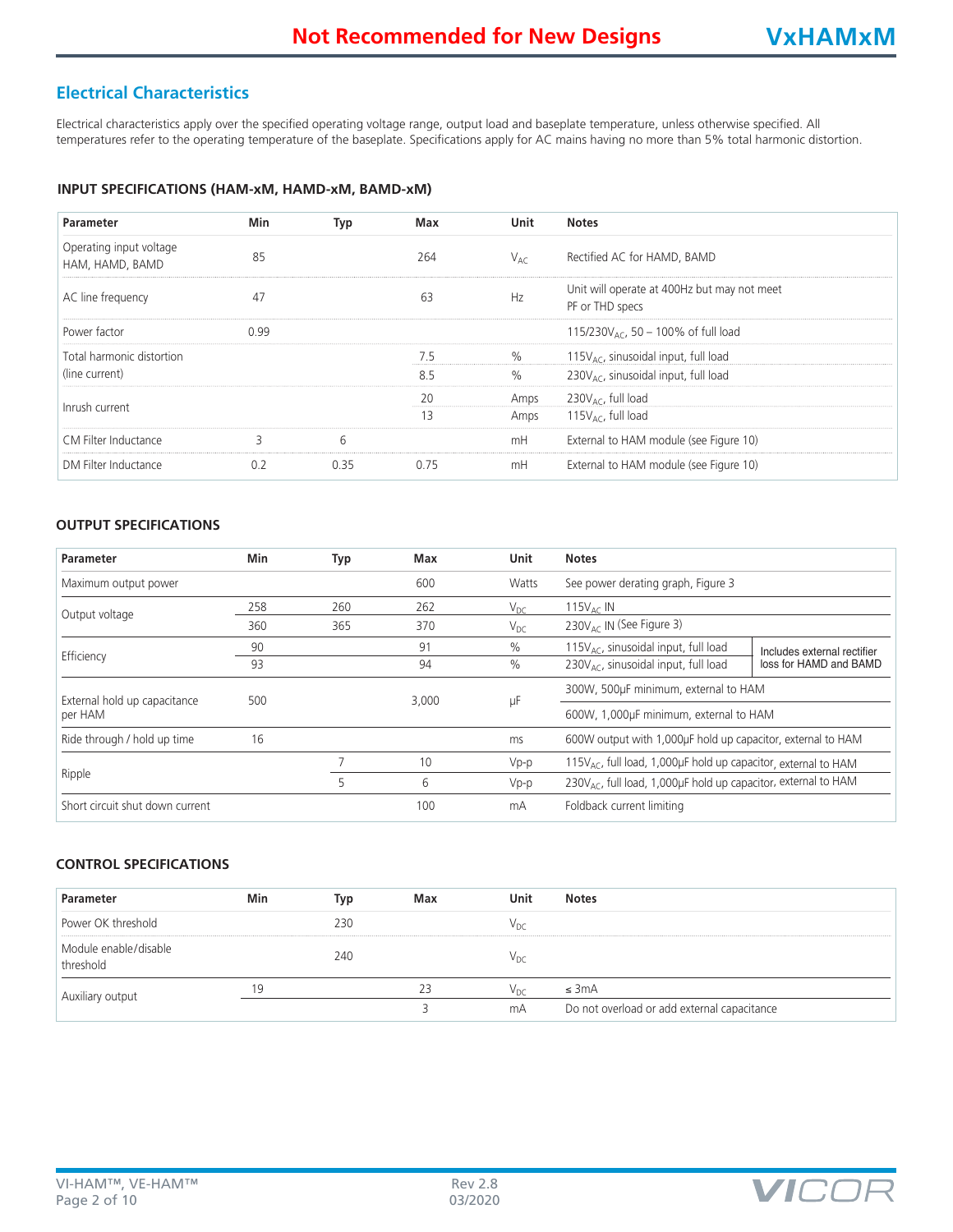# **Electrical Characteristics (Cont.)**

# **ELECTROMAGNETIC COMPATIBILITY**

| Parameter                   | standard     | <b>Notes</b>                                  |
|-----------------------------|--------------|-----------------------------------------------|
| Transient / surge immunity  | EN61000-4-5  | 1kV L-N, 2kV L-PE, 30205 filter and 30076 MOV |
| Line disturbance / immunity | FN61000-4-11 | Main's interruption or brown out              |
| Flicker / inrush            | FN61000-3-3  | 20A peak inrush at $230V_{AC}$ input          |
| Harmonic current            | EN61000-3-2  | 7 5% THD                                      |

#### **SAFETY SPECIFICATIONS**

| Parameter                                  | Min   | Typ  | Max | Unit            | <b>Notes</b>                           |
|--------------------------------------------|-------|------|-----|-----------------|----------------------------------------|
| Isolation (IN to OUT)                      |       | None |     |                 | Isolation provided by DC-DC converters |
| Dielectric withstand<br>(I/O to baseplate) | 2.121 |      |     | $V_{\text{DC}}$ | Baseplate earthed                      |
| Capacitance                                |       | 150  |     | ₽P              | Input to baseplate                     |

#### **AGENCY APPROVALS**

| Safety Standards                  | <b>Markings</b> | <b>Notes</b>          |
|-----------------------------------|-----------------|-----------------------|
| UL60950-1, EN60950-1, CSA 60950-1 | cTUVus, cURus   |                       |
|                                   | CE Marked.      | Low Voltage Directive |

### **GENERAL SPECIFICATIONS**

| Parameter         | Min     | Typ                                        | Max | <b>Unit</b>  | <b>Notes</b>          |  |
|-------------------|---------|--------------------------------------------|-----|--------------|-----------------------|--|
|                   |         | $4.6 \times 2.4 \times 0.5$                |     | in           |                       |  |
| Size              |         | $(116, 8 \times 61, 0 \times 12, 7)$       |     | (mm)         |                       |  |
| Weight            |         | 6.4 (180)                                  |     | oz(q)        |                       |  |
| Pin material      |         | Solder plate<br>over copper alloy          |     |              |                       |  |
| Cover material    |         | GE ULtem 2100 black<br>#7310 UL94-VO rated |     |              |                       |  |
| Thermal shut down | 90      |                                            | 100 | $^{\circ}$ C | Baseplate temperature |  |
| <b>MTBF</b>       |         |                                            |     |              |                       |  |
| <b>HAM</b>        | 420,000 |                                            |     | hrs          | GB, $25^{\circ}$ C    |  |
| <b>HAMD</b>       | 424,000 |                                            |     | hrs          | $GB, 25^{\circ}C$     |  |
| <b>BAMD</b>       | 818,000 |                                            |     | hrs          | GB, $25^{\circ}$ C    |  |

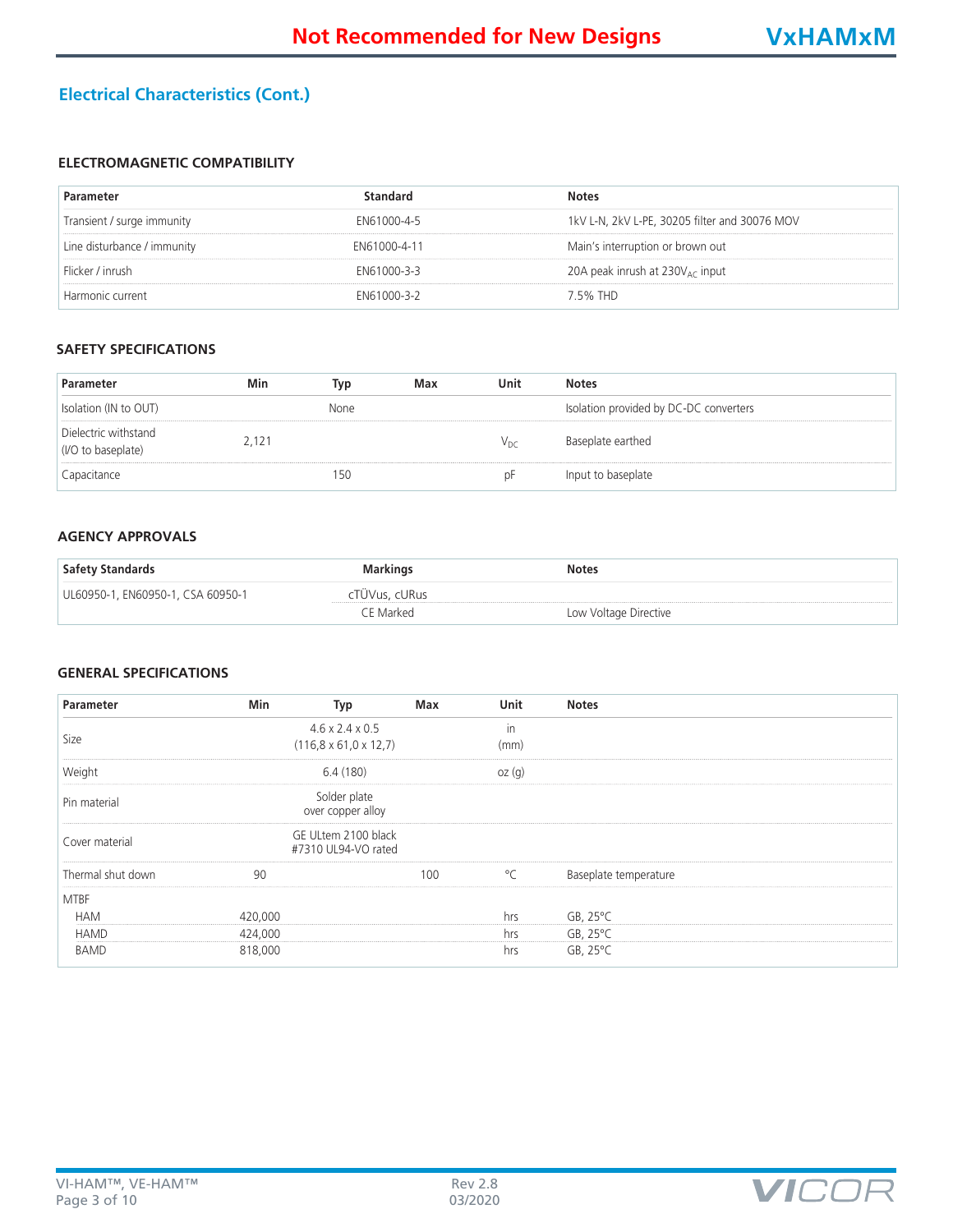# **Technical Description**

The HAM Figure 1, consists of a full-wave rectifier, a high-frequency zero-current switching (ZCS) boost converter, active inrush current limiting, short-circuit protection, control and housekeeping circuitry. The incoming AC line is rectified and fed to the boost converter. The control circuitry varies the operating frequency of the boost converter to maintain the output voltage of the HAM above the peak of the incoming line, while forcing the input current to follow the waveshape and phase of the line voltage. The AC input current follows the voltage waveform and a power factor better than 0.99 is achieved. Operating efficiency of the boost converter is optimized at any incoming line voltage by an adaptive output voltage control scheme.

The output voltage of the HAM varies as a function of incoming AC line voltage, Figure 3. On a nominal  $120V_{AC}$  line the output voltage of the HAM is  $260V_{DC}$  — well within the input operating voltage range of Vicor VI-26x and VI-J6x converters. As input line increases, so does the HAM output voltage; at  $220V_{AC}$  the delivered voltage will be about 350V. For any given input line voltage, the HAM maintains enough headroom between the output voltage and peak input voltage to ensure high quality active power factor correction without unnecessarily sacrificing operating efficiency.





*Figure 1 — HAM block diagram Figure 2 — Input voltage and current wave forms, with and without power factor correction*

VIC.



*Figure 3 — Output voltage and power rating versus input voltage*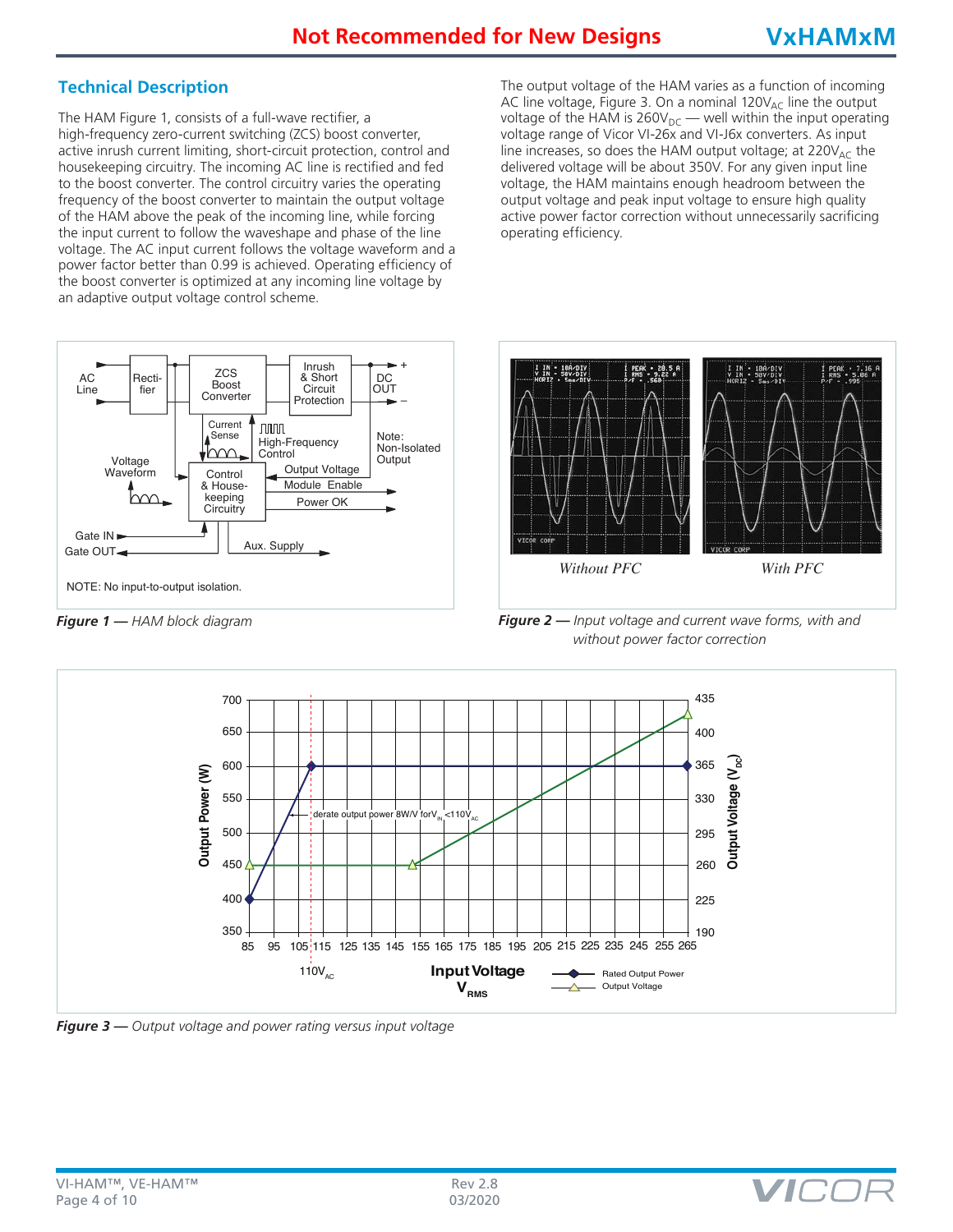# **Not Recommended for New Designs VxHAMxM**



*Figure 4 — Connection diagram HAM / DC-DC converters*

### **Pin Function/Description**

#### **L1 and L2/N (HAM)**

An appropriate line filter is required to limit conducted emissions and ensure reliable operation of the HAM, see Page 8. Connect single phase AC mains to the input of the line filter via a 10A, 250V fuse. Connect the output of the filter to L1 and L2/N of the HAM. Do not put an X-capacitor across the input of the HAM or use a line filter with an X-capacitor on its output as power factor correction may be impacted.

#### **+IN, –IN (HAMD, BAMD)**

These pins are connected to the output of the external bridge rectifier in HAMD / BAMD configurations Figure 5.

#### **Gate IN (HAM)**

The user should not make any connection to this pin.

#### **Gate IN (HAMD)**

This pin provides line voltage envelope and phase information for power factor correction. This connection must be made through the synchronization diodes between the line filter and bridge rectifier Figure 5.

#### **Gate IN (BAMD)**

The Gate In pin is an interface pin to the Gate Out pin of a HAMD or BAMD depending on configuration. The user should not make any other connection to this pin.

#### **Gate OUT**

The Gate Out pin is a synchronization pin for HAMD/BAMD arrays; the user should not make any other connection to this pin.

#### **+OUT and -OUT**

Connect the +OUT of the HAM to the +IN of the respective Vicor DC-DC converters with the recommended fuse. Connect the -OUT of the HAM to the -IN of the converters. In addition, an external hold-up capacitor of 1,000µF with a minimum voltage rating of 450 $V_{DC}$ , is required (across the output of the HAM) for 16ms ride through time at full power (500µF for half power, etc). This capacitor must be in close proximity to the HAM. Do not exceed 3,000µF of total output capacitance.

Lower values of capacitance may be used for reduced hold up requirements, but not less than 500µF. Lower capacitance values may degrade power factor specifications.

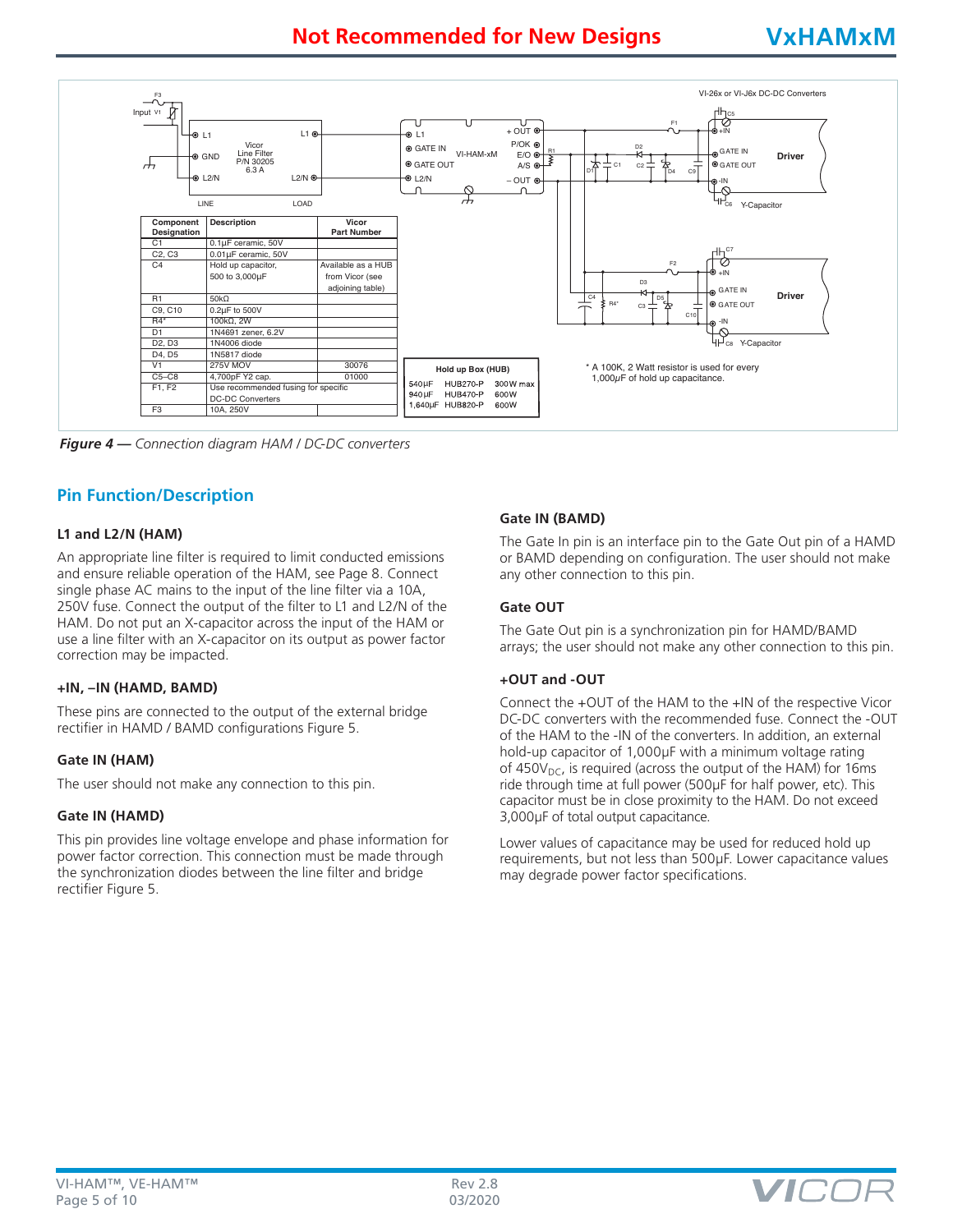

*Figure 5 — Connection Diagram, HAMD / BAMD / VI-26x or VI-J6x DC-DC Converters HAMD-CM Driver HAM: No internal bridge rectifier or synchronization diodes. BAMD-CM Booster HAM: Companion module to HAMD-CM used for additional output power. No internal bridge rectifier.*

# **Pin Function/Description (Cont.)**

#### **A/S**

The HAM provides a low voltage non isolated output Auxiliary Supply (A/S) that may be used to power primary side control and monitoring circuitry. This output is  $19 - 23V_{DC}$ , referenced to -OUT, at 3mA max. Do not overload or short this output as the HAM will fail. A typical use for A/S is to power an optical coupler that isolates the Power OK signal Figure 6.

#### **E/O**

The Enable Output (E/O) is used to inhibit the DC-DC converters at start up until the hold up capacitors are charged, at which time Enable is asserted high (open state, Figure 8). If the AC line fails, E/O goes low when the DC output of the HAM drops below  $195V<sub>DC</sub>$ .

E/O must be connected to the Gate Input of all VI-26x and VI-J6x drivers Figure 4; failure to do so may cause the converters to toggle on and off. It is not necessary to connect this pin to boosters as they are controlled by their respective driver. If an external load is connected directly to the output of the HAM, do not apply the load until the output hold up capacitor(s) are fully charged.

The E/O pin ancillary circuitry illustrated in Figures 4 and 5 provides transient immunity. The illustrated circuitry is the minimum required, see Figures 4 and 5.





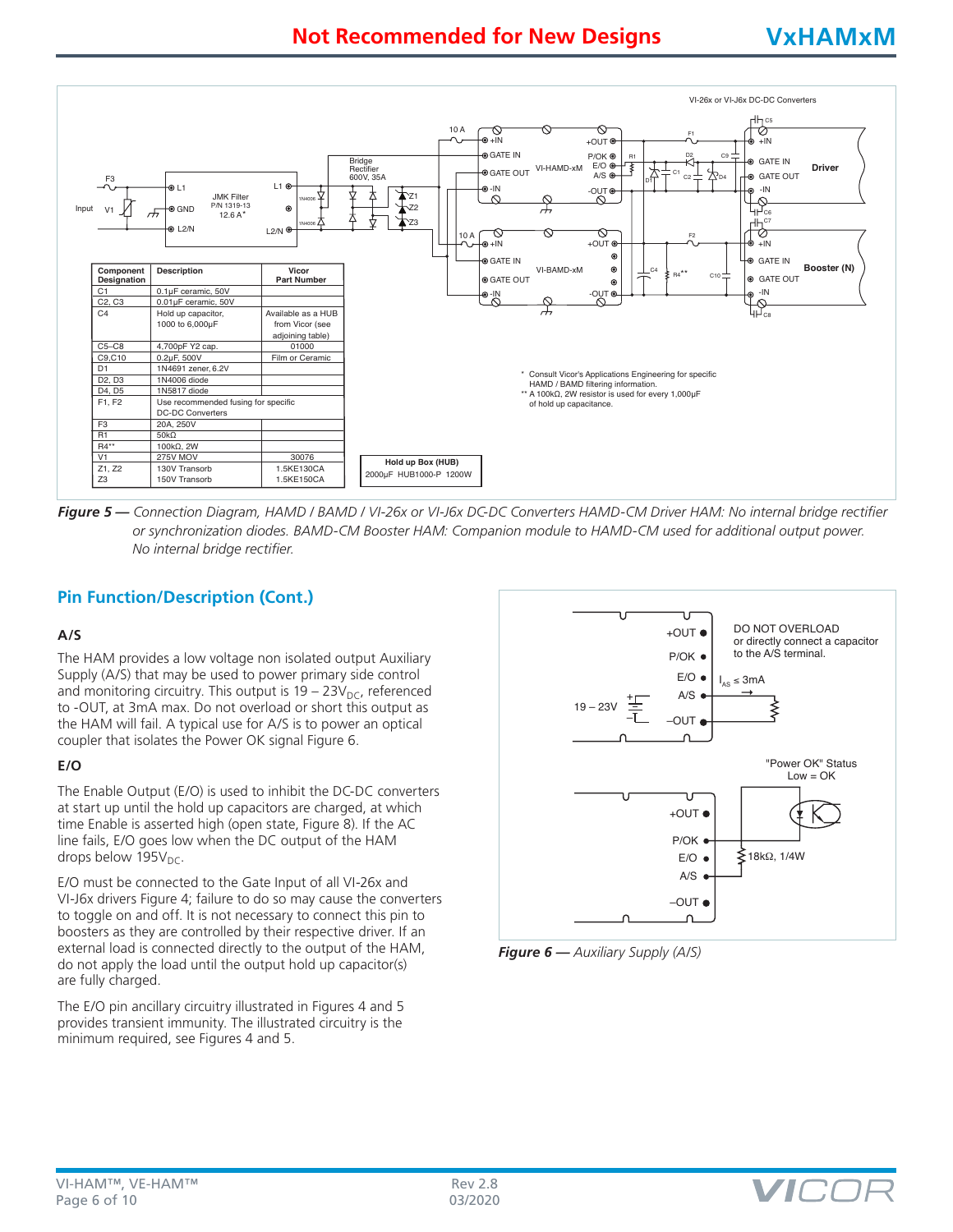# **Pin Function/Description (Cont.)**

#### **P/OK**

Power OK is a monitor signal that indicates the status of the AC mains and the DC output voltage of the HAM. P/OK is asserted (active low) when the output bus voltage is within normal operating range 20 – 25ms after DC-DC converters are enabled by the E/O signal of the HAM. This provides sufficient time for the converters to turn on and their output(s) to stabilize prior to P/OK being asserted, Figure 9. For momentary interruptions of



*Figure 7 — Power OK (P/OK)*



*Figure 8 — Enable / Output (E/O)*

AC power, the HAM will provide at least 16ms of ride through or hold up time (with 1,000µF output capacitor). On loss of power or brownout, (when the HAM output voltage drops below 230 $V_{DC}$ ) the P/OK signal will go to an open circuit state, see Figure 7, signaling an impending loss of input power to the converter modules. P/OK will provide power fail warning at least 1ms prior to converter shut down. When the HAM output voltage drops below 195 $V_{DC}$  the converters are disabled via Enable Output (E/O).



*Figure 9 — Start up / shut down timing diagram*

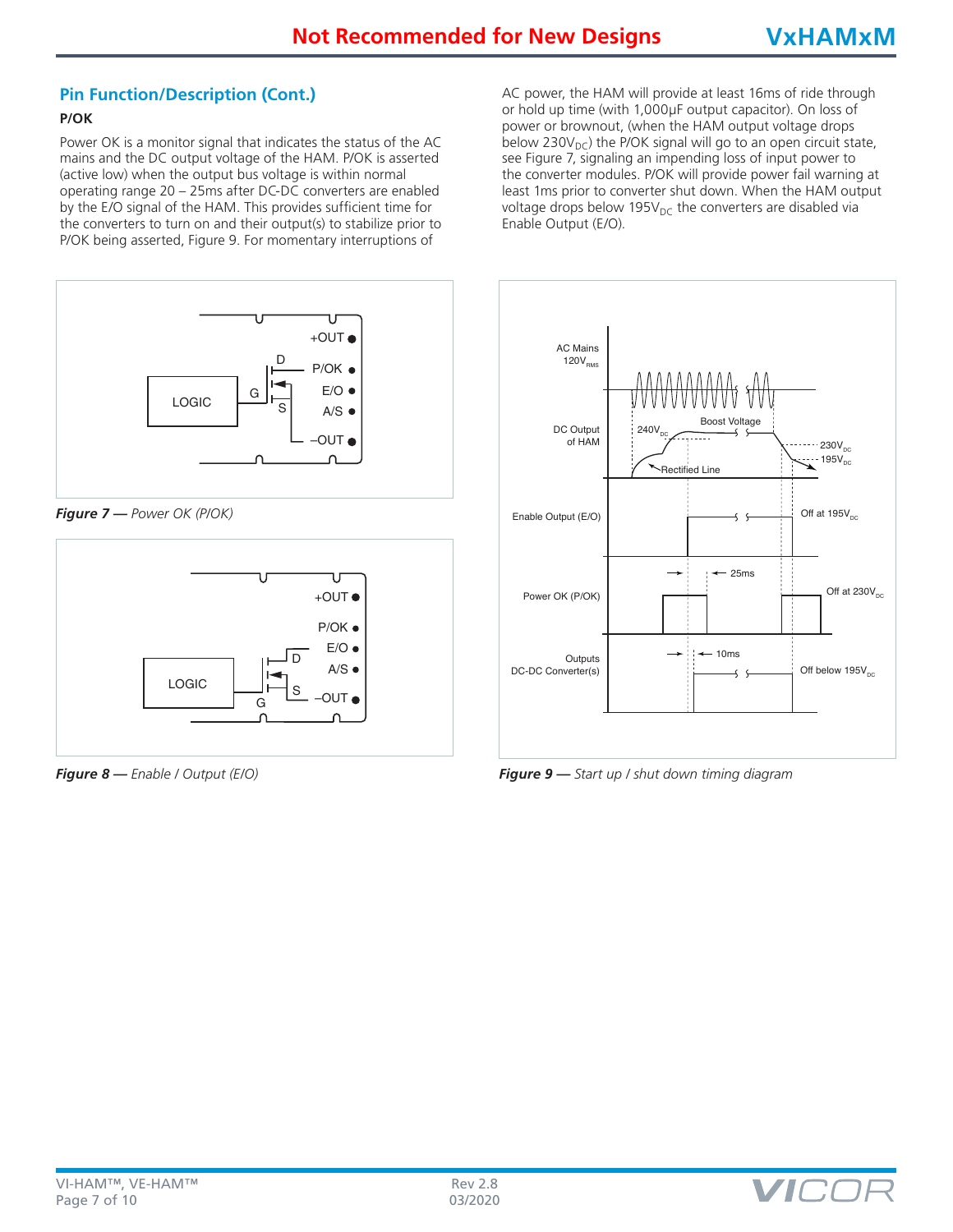# **Pin Function/Description (Cont.)**

#### **Line Filter for HAM**

A line filter is required to provide attenuation of conducted emissions generated by the HAM module and to protect it from line transients. It also presents a well defined high frequency AC line impedance to the input of the HAM. To meet the listed specifications, Vicor's P/N 30205 line filter/transient suppressor or equivalent must be used, see Figure 10. The addition of a MOV external to this filter is required to meet normal mode transient surge requirements.



*Figure 10 — Required HAM filter, Vicor part # 30205*

For applications using HAMD + BAMD or where the user desires to construct a custom HAM filter, the filter should be designed following Figure 10, the schematic of Vicor's P/N 30205 filter. The current carrying capability of the inductors must be scaled proportionally to the number of HAM modules used. Inductance values must be selected according to Table 1. These limits are to ensure proper operation of the HAM and do not guarantee a system will meet conducted emissions specifications.

| Parameter                            | Min | Typ | Max  | Unit |
|--------------------------------------|-----|-----|------|------|
| Differential Mode<br>Inductance (LD) | 0.2 | 035 | O 75 | mH   |
| Common Mode<br>Inductance (LC)       |     | h   |      | mH   |

*Table 1 — HAM filter inductance range*

For applications requiring magnetic field shielding, do not place a ferrous EMI shield over the plastic cover of the HAM module. This can cause thermal problems due to induction heating effects.



'0' *Figure 11 — HAM filter #30205 mechanical diagram*



*Figure 12 — HAM filter #30205 current rating vs. temperature*



*Figure 13 — HAM filter #30205 insertion loss vs. frequency*

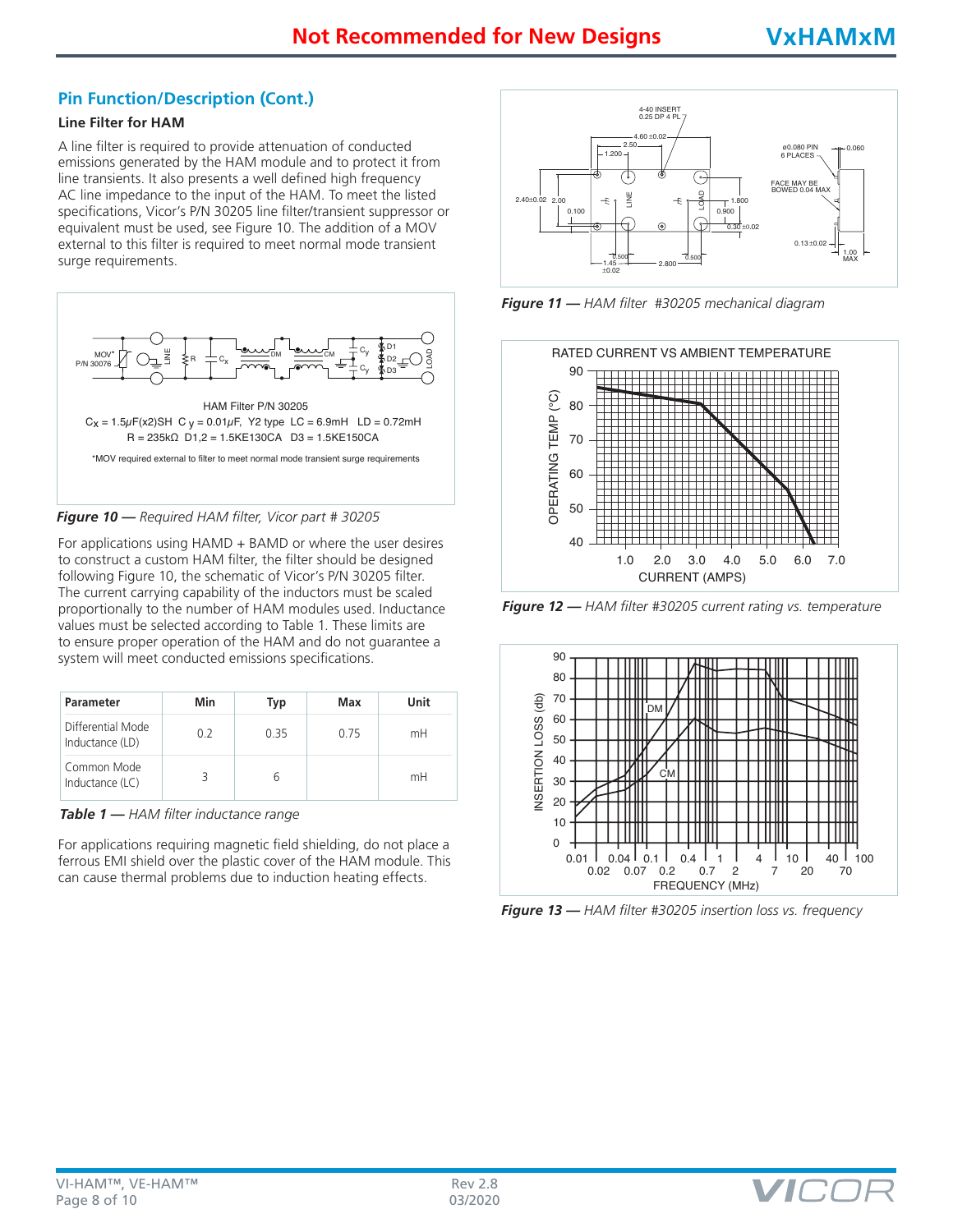# **Pin Function/Description (Cont.)**

| Parameter                                                              | Min   | Typ          | Max  | <b>Unit</b>    |
|------------------------------------------------------------------------|-------|--------------|------|----------------|
| Operating voltage                                                      | 85    |              | 250  | $V_{AC}$       |
| Operating temperature (See Figure12)                                   | $-20$ |              | 40   | $\circ$        |
| Leakage current at 264V <sub>AC</sub> , 63Hz<br>(Either line to earth) |       |              | 1.2  | mA             |
| Operating current                                                      |       |              | 6.3  | А              |
| Dielectric withstand (line - case)                                     |       |              | 1500 | $V_{\Delta f}$ |
| Residual voltage after 1sec.                                           |       |              | 34   |                |
| Operating frequency                                                    | 50    |              | 60   | Hz             |
| Agency Approvals                                                       |       | UL, CSA, TÜV |      |                |

*Table 2 — HAM filter part #30205 specifications*

### **Safety Notes**

Each HAM, HAMD or BAMD module must be preceded by a safety agency recognized fast-blow 10A 3AG fuse.

The HAM is not isolated from the line – either input or output; a line isolation transformer must be used when making scope measurements. HAMs do not provide input to output isolation. Differential probes should be used when probing the input and output simultaneously to avoid destructive ground loops.

# **Protective Features**

#### **Over Temperature Shut Down**

The HAM is designed to shut down when the temperature of the baseplate exceeds 90°C. Do not operate the HAM above its maximum operating temperature of 85°C.

#### **Short Circuit Protection**

The HAM contains output short circuit protection. Operation 2 If the twitter contains barpar short chean proceedor. Spendion will resume normal operation after removal of the fault. A short

# **Mechanical Drawing**

period of time may be required to allow for cooling of an internal temperature sensor.

#### **Output Overvoltage Protection**

The HAM contains output overvoltage protection. In the event the output voltage exceeds approximately  $420V<sub>DC</sub>$ , the boost will decrease to maintain 420 $V_{DC}$  on the output. When the peak of the AC line exceeds 420V (approximately 293V<sub>AC</sub>) the boost will have been reduced to zero and the E/O line will be pulled low shutting down the converters. Beyond this the protection circuit will be enabled and the output voltage will decrease.

#### **Storage**

Vicor products, when not installed in customer units, should be stored in ESD safe packaging in accordance with ANSI/ESD S20.20, "Protection of Electrical and Electronic Parts, Assemblies and Equipment" and should be maintained in a temperature controlled factory/ warehouse environment not exposed to controlled tactory, waterhouse environment not exposed to<br>outside elements controlled between the temperature ranges of 15°C and 38°C. Humidity shall not be condensing, no minimum humidity when stored in an ESD compliant package.

VIC.



*Figure 14 — HAM / HAMD / BAMD Module Outline*